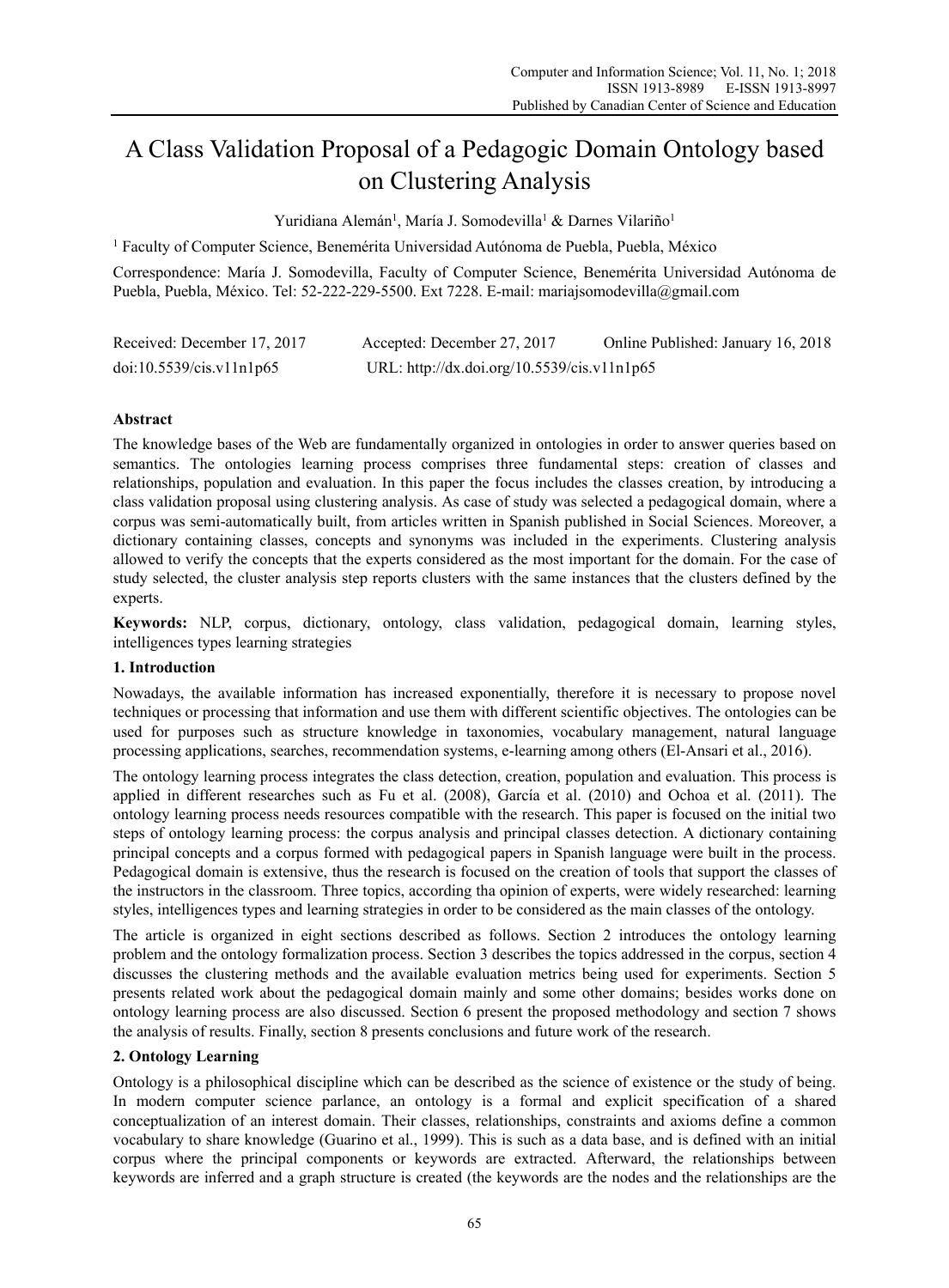edges).

Ontologies can be used for purposes such as structure knowledge in taxonomies, vocabulary manage, natural language processing applications (El-Ansari et al., 2016), searches (Celjuska & Vargas-Vera, 2004), recommendation systems (Dai & Li, 2010), and e-learning. Ontologies can model interaction systems between users and their environment, since to its property to manage complex knowledge in reusable formal representations. Formally, ontology can be defined such as (Faria et al., 2014):

$$
O = (C, H, I, R, P, A)
$$

Where:

- *C* is the set of entities of the ontology
- *H* is the set of taxonomic relationships between concepts
- *I* is the set of instance relationships related to the *C*
- *R* is the set of non-taxonomic ontology relationships
- *P* is the set properties of ontology entities
- *A* is the set of axioms, rules that allow checking the consistency of an ontology and infer new knowledge through some inference mechanism

The process called ontological learning is carried out to generate knowledge and includes the following tasks (Cimiano, 2006):

- 1. Acquisition of relevant terminology
- 2. Identification of synonyms terms
- 3. Formation of concepts
- 4. Hierarchical organization of concepts (concept hierarchy)
- 5. Learning relations, properties or attributes, along with the appropriate domain and rank
- 6. Hierarchical organization of relations (relation hierarchy)
- 7. Instantiation of axiom schemata
- 8. Definition of arbitrary axioms

Ontology population is usually accomplished through out three stages: Identification of *candidate instances, classifier construction and instances classification.* The input is an ontology and a corpus where the candidate instances are identified. Using a classifier, the instances are labeled with a class and finally, the output is the ontology populated (Faria et al., 2014).

The mainly problem faced in ontology learning process is to determine which ontologies would best suit a particular problem, hence the selection of an evaluation technique is mandatory. An interesting aspect about evaluation, to an opposed to information retrieval and other areas, is ontologies are not an end product but means to achieving some other tasks. In this sense, an evaluation approach is the fact to also useful to assist users for choose the best ontology that fits their requirements when faced with a multitude of options. In ontology learning process, we can not simply measure how well a system constructs an ontology without raising more questions (Wong et al., 2011). Instead of it begins with some questions about ontology evaluation: is the ontology good enough? If so, with respect to what application? An ontology is made up of different layers, such as terms, concepts, and relations.

## **3. Pedagogical Domain**

Since pedagogical domain is extensive, the aim in this work is just the creation of support tools for the instructors in the classroom. Three topics were researched: learning styles, intelligences types and learning strategies in the class.

## *3.1 Learning Styles*

Learning styles project the way of which a person learn. However, there exist alternatives about how is possible to learn concepts and processing information by humans. Several theories to describe the different types of learning have been proposed in some works. This work adopts as a reference the David Kolb model (Kolb, 1976), where a learning style is determined using the Learning Style Inventory (LSI) scale. The theory proposes a method for describing how students solve problems and apply new knowledge from personal experience within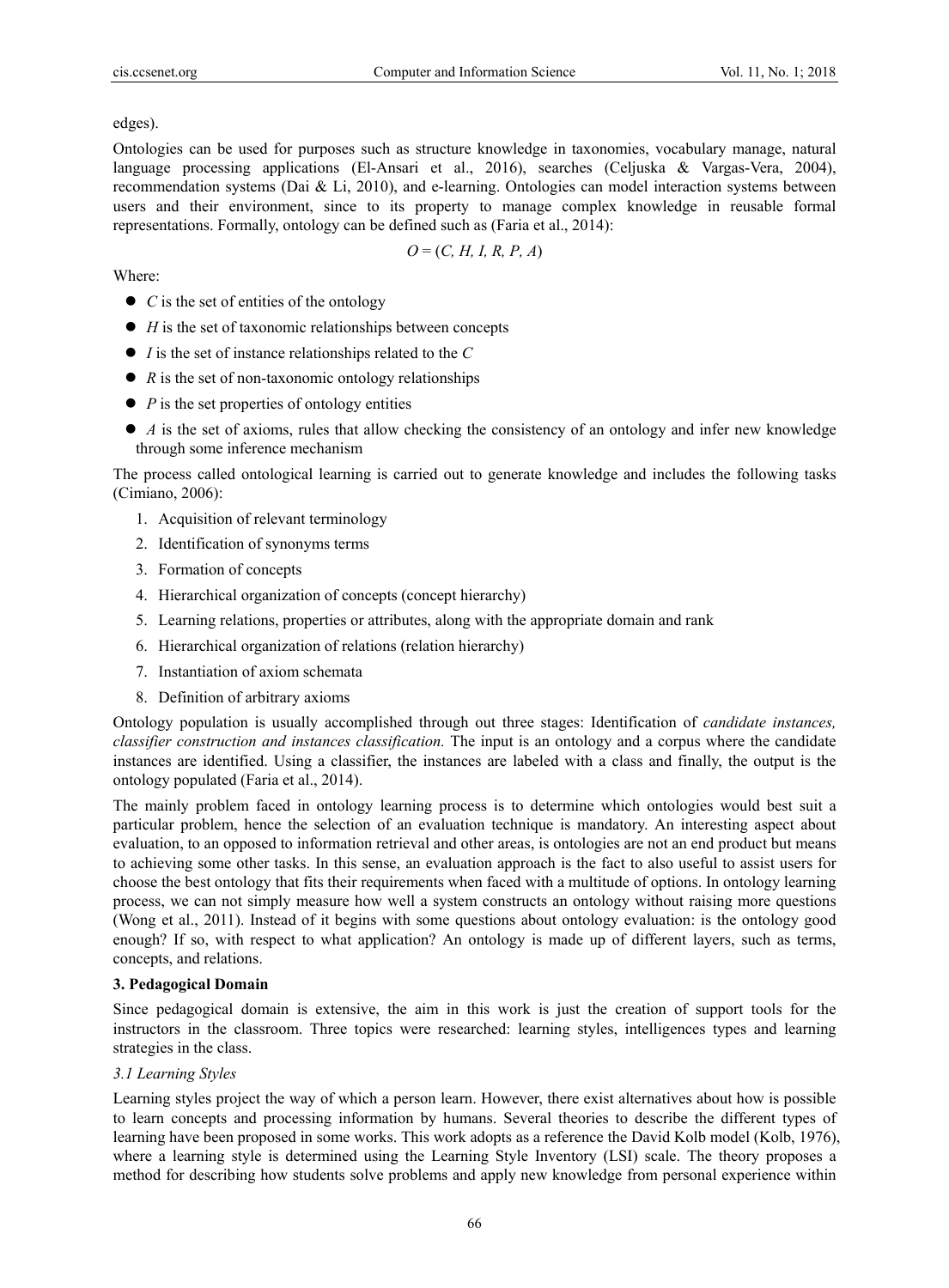their learning environment. It considers the psychological processes of perception and processing (Olivos et al., 2016). This method comprise four learning styles as follows:

- Active: It includes people who get involved with new experiences, they tend to act first and think the consequences after.
- Reflective: It includes people who are observers and analyze their experiences from different perspectives. They collect and analyze data in detail before take a conclusion.
- Theoretical: People who adapt and integrate their observations into a complex and well logically founded theories. They prioritize logic and rationality before analysis and synthesis.
- Pragmatic: Includes people who test their ideas, theories and new techniques, and try to see if they work in practice. They dislike the long discussions on the same subject. They are practical and attached to reality.

## *3.2 Intelligences Types*

Intelligence is the ability to solve problems, or to create products, that are valued within one or more cultural settings (Gardner, 2001). Humans have a capacities and potentials that can be employed in productive ways (together or separately). This idea originated the multiple intelligences theory. The types of intelligence identified in Gardner (2001) are described below:

- Linguistic intelligence involves sensitivity to spoken and written language, the ability to learn languages, and the capacity to use language to accomplish certain goals.
- Logical-mathematical intelligence consists of the capacity to analyze logically problems, carry out mathematical operations, and investigate issues scientifically.
- Musical intelligence involves skill in the performance, composition, and appreciation of musical patterns. It encompasses the capacity to recognize and compose musical pitches, tones, and rhythms.
- Bodily-kinesthetic intelligence entails the potential of using whole body or parts of the body to solve problems. It is the ability to use mental abilities to coordinate bodily movements.
- Spatial intelligence involves the potential to recognize and use the patterns of wide space and more confined areas.
- Interpersonal intelligence is concerned with the capacity to understand the intentions, motivations and desires of other people. It allows people to work effectively with others.
- Intrapersonal intelligence entails the capacity to understand oneself, to appreciate feelings, fears and motivations.

## *3.3 Learning Strategies*

A learning strategy is a set of procedures that a learner uses consciously, controlled and intentional as flexible tools to learn and solve problems (Barriga & Hernández, 2004). Figure 1 shows the types of strategies published by González and Valle (2011).

| Cognitive                                       | Metacognitive                                                      | Support                                 |
|-------------------------------------------------|--------------------------------------------------------------------|-----------------------------------------|
| • Repetition<br>• Elaboration<br>• Organization | • Knowledge of<br>knowledge<br>• Cognitive processes<br>regulation | • Affective control<br>• Motivation     |
| Facilitate<br>information<br>processing         | Strategic<br>mental<br>direction                                   | Indirect aid to<br>cognitive processing |

Figure 1. Types of learning strategies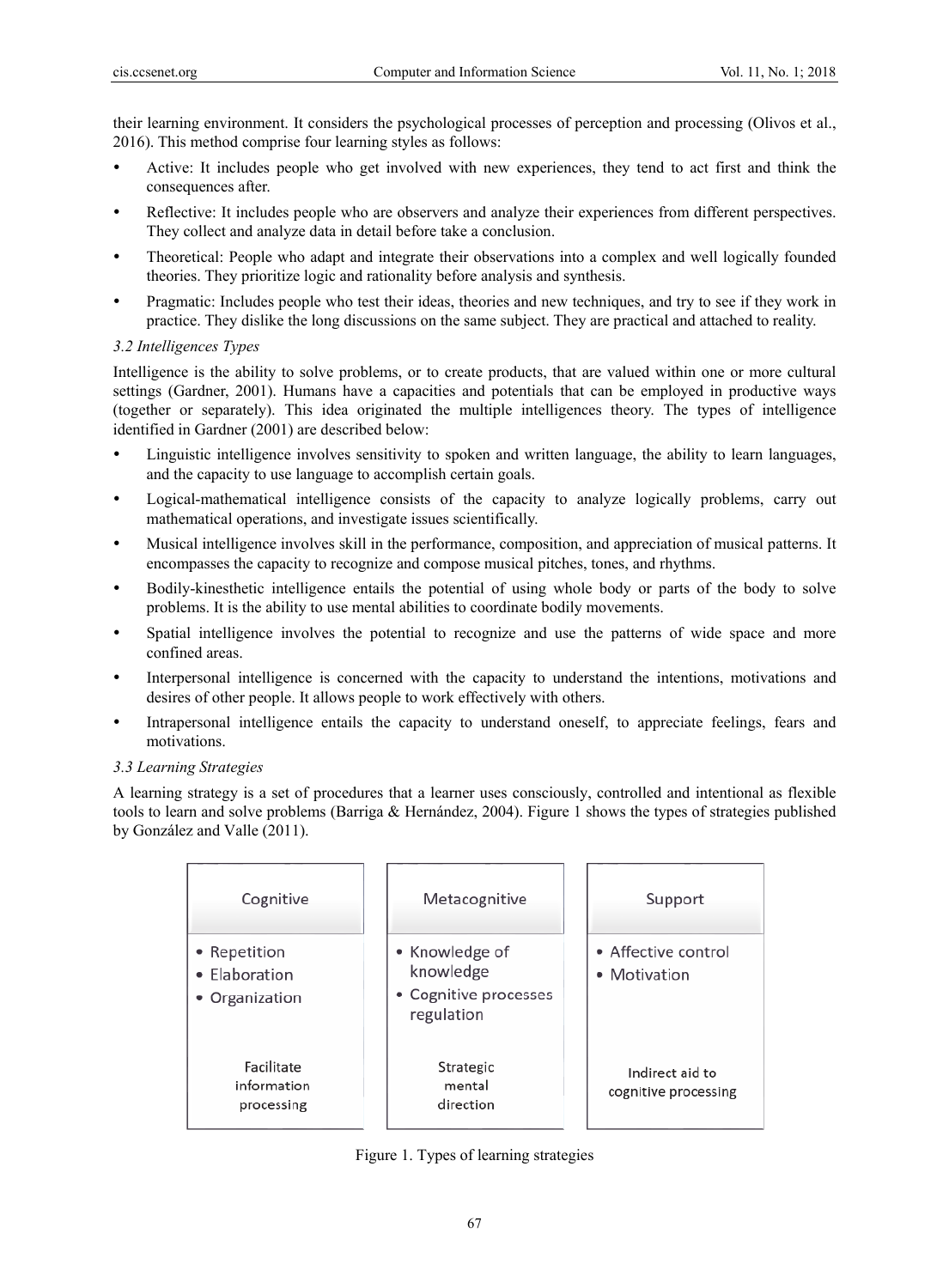#### **4. Cluster Methods**

Clustering is the process of grouping a set of data objects into multiple groups, so that objects within a cluster have high similarity, but are dissimilar to objects in other clusters. Dissimilarities and similarities are assessed based on the attribute values of the objects and distance measures (Han, 2005). Table 1 shows the main characteristics of each cluster algorithm used in this work, and these are explained follows:

- The KMeans algorithm creates subsets of the original input data by trying to separate samples in n groups of equal variance, minimizing a criterion known as the inertia or within sum of squares. This algorithm requires the number of clusters to be specified. It scales well to large number of samples and has been used across a large range of application areas in many different fields (Arthur & Vassilvitskii, 2007).
- The Agglomerative clustering object performs a hierarchical clustering using a bottom up approach: each instance starts in its own cluster, and clusters are successively merged (Pedregosa et al., 2011).
- The Birch method builds a tree called the Characteristic Feature Tree (CFT) for the given data. The data is essentially lossy compressed to a set of Characteristic Feature nodes (CF Nodes). The CF Nodes have a number of subclusters called Characteristic Feature subclusters (CF Subclusters) and these CF Subclusters located in the non-terminal CF Nodes can have CF Nodes as children (Zhang et al., 1996).
- Spectral Clustering defining an affinity matrix between samples, followed by a KMeans in the low dimensional space. Spectral Clustering requires the number of clusters to be specified. It works well for a small number of clusters but is not advised when using many clusters (Luxburg, 2007).

| Method name   | <b>Parameters</b>                                               | <b>Scalability</b>                      | Use case                                                                      | <b>Metric</b> used                              |
|---------------|-----------------------------------------------------------------|-----------------------------------------|-------------------------------------------------------------------------------|-------------------------------------------------|
| K-Means       | number of clusters                                              | Very large samples<br>medium n clusters | General-purpose even<br>cluster size flat geometry<br>not too many clusters   | Distances between points                        |
| Spectral      | number of clusters                                              | Medium samples<br>small n clusters      | Few clusters even cluster<br>size non-flat geometry                           | Graph distance (e.g.<br>nearest-neighbor graph) |
| Agglomerative | number of clusters linkage Large samples and n<br>type distance | clusters                                | Many clusters possibly<br>connectivity constraints<br>non Euclidean distances | Any                                             |
| Birch         | branching factor threshold<br>number of clusters<br>(optional)  | Large n clústers<br>and samples         | Large dataset outlier<br>removal data reduction                               | Euclidean distance<br>between point             |

Table 1. Clustering algorithms

#### *4.1 Evaluation Metrics*

Clustering evaluation assesses the feasibility of clustering analysis on a data set and the quality of the results generated by a clustering method. The tasks includes assessing clustering tendency, determining the number of clusters, and measuring clustering quality (Han, 2005). The metrics used are described in the next paragraphs (Pedregosa et al., 2011).

**Mutual Information.** It is a function that measures the agreement of two assignments, ignoring permutations (labels true and labels predict). The range of results is from 0 to 1, where 1 is the perfect match. The value of the mutual information is not adjusted by chance and will tend to increase as the number of different clusters increases regardless of the actual amount of mutual information between the label assignments. The general formula is defined in 1.

$$
MI(U, V) = \sum_{i=1}^{|U|} \sum_{j=1}^{|V|} P(i, j) \log \left( \frac{P(i, j)}{P(i) P'(j)} \right)
$$
(1)

Where *U* and *V* are the labels, actual and predicted by the clustering algorithm, respectively. This concept uses the entropy to perform the calculation of the metric.

**Rand Index.** It is a function that measures the similarity between the true tags and those obtained by the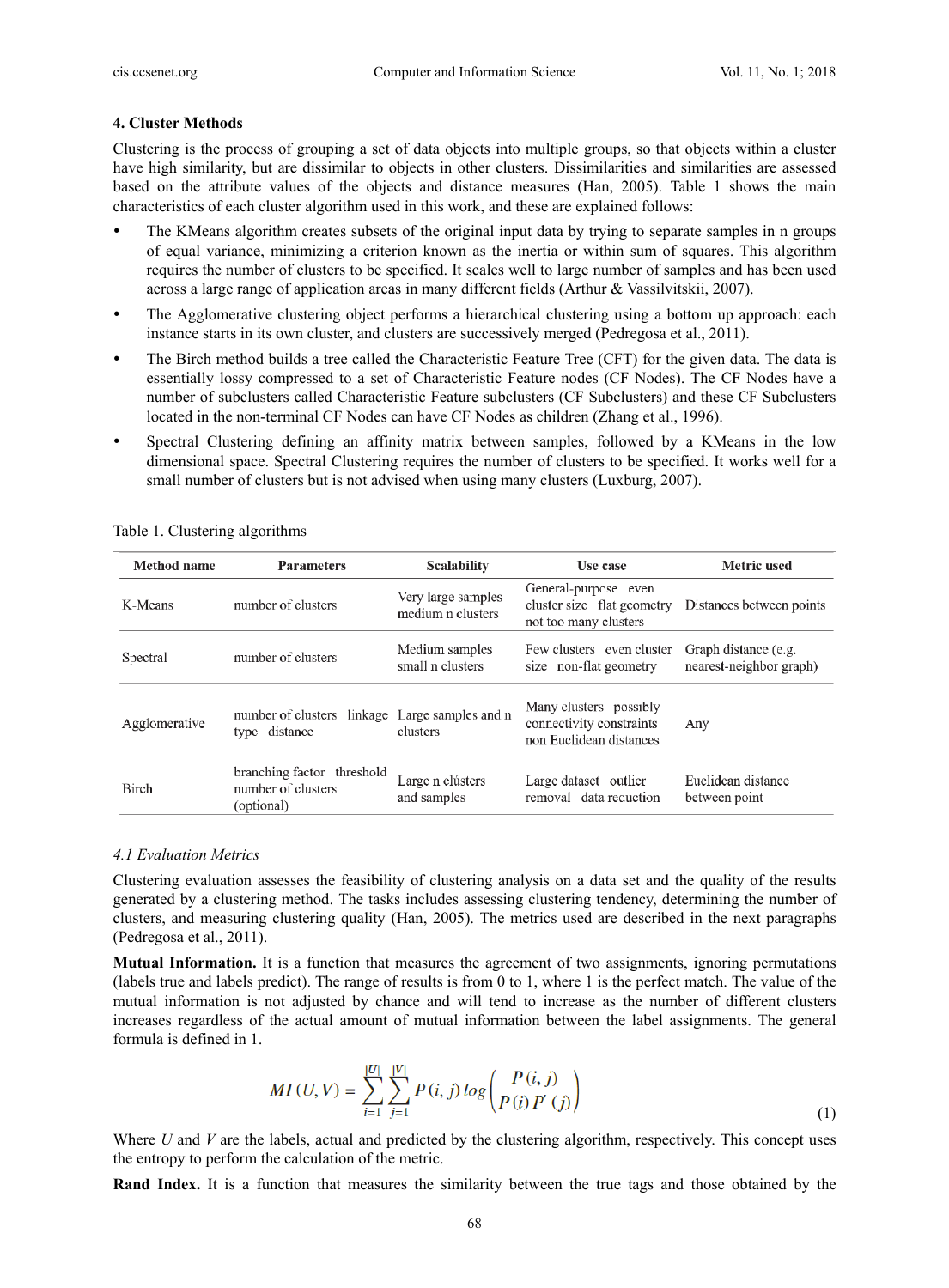clustering algorithm; is symmetric, so it does not affect the order in which labels are processed. The range of results goes from -1 to 1, where it negative values are considered bad and 1 is the perfect similarity. If C is a classification task and k is the result of applying a cluster algorithm, *a* and *b* are defined as:

- *a*: The number of pairs of elements that are in the same set in C and in the same set in K.
- *b*: The number of pairs of elements found in different sets in C and in different sets in K.

The Rand index is given by 2.

$$
RI = \frac{a+b}{C_2^{n_{samples}}} \tag{2}
$$

Where the denominator indicates the total of possible pairs in the data set to be sorted.

**Homogeneity.** It is the metric in which each group contains only the members of a single class, this concept is complemented by exhaustiveness, in which all members of a given class are assigned to the same group. The values of homogeneity are between 0 and 1 and its mathematical formula is given by 3.

$$
h = 1 - \frac{H(C|K)}{H(C)}
$$
\n<sup>(3)</sup>

Where *H* is the conditional entropy of classes.

**Fowlkes.** This score is defined as the geometric mean of precision and recall 4.

$$
FMI = \frac{TP}{\sqrt{(TP + FP)(TP + FN)}}
$$
\n(4)

Where *TP*, *FP*, and *FN* are the true positives, false positives and false negatives respectively.

#### **5. Related Work**

In the next subsections, some works about pedagogical domain will be presented. Furthermore, some works focused in corpus creation, class extraction and population applied in others domain will be addressed.

#### *5.1 Pedagogical Domain*

In Wu (2008) an ontology based on internet education system, which implements the sharing and reusing of learning material in some systems is developed. It is a qualitative research, where an example with a basic computation online course is created describing the system modules: learning, interface and resources.

In Zhu et al. (2008) ENGOnto is presented; the ontology integrates multiple relevant ontologies for personalized agents to deal with dynamic changes of students learning process, interaction between instructor and learning resources in the environment of English language education. The ontology was built manually but authors describe the process of generating knowledge points dependency (class integration). In Zhu and Yao (2009) a learning activity sequencing approach based on ontologies and the learner activity graph in collaborative environments is described. The system is based on ontology, key technologies of the system include: ontology-based knowledge representation and ontology-based knowledge retrieval.

A domain ontology structure who plays an important role for representing higher education concepts and for assist specialized e-learning systems is addressed in Bucos et al. (2010). As the number of classes that are part of the ontology structure and the properties associated to them increases, the ontology was divided into a set of smaller ontologies. Each of these ontologies contains elements that are closely related and they are defined to each other by the properties that bind them together.

An ontology created from CASE diagrams for on-line education is presented in Bagiampou and Kameas (2012); its evaluation is addressed by experts with a manual process. In this work, the focus is on the construction step, where the classes are extracted manually. The ontology creation process from the courses information offered in advanced levels is explained in Ameen et al. (2012), where students can choose courses according with their academic background. Both works present the structure, information, and hierarchy of the classes in a manual way. Other researchers are focused on online education such as Dai and Li (2010), Du et al. (2012) and recently Hssina et al. (2017), where ontologies are manually defined from XML resources available in the Internet, and the evaluation is a manual process too. On the other hand, Hu et al. (2016) proposes an ontology for the internet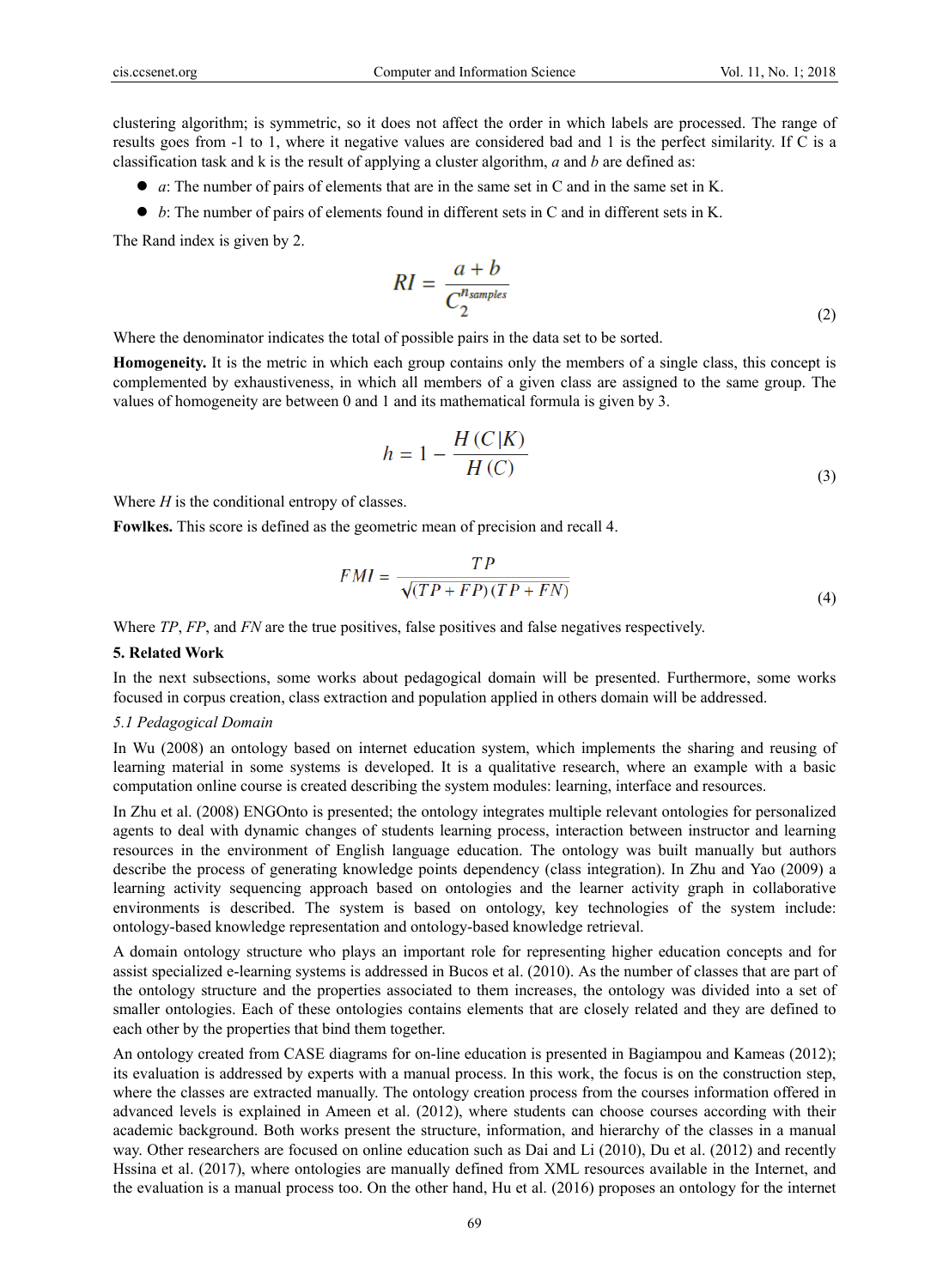learning process. In both works is defined an ontology for each entity in the learning process, and the evaluation is conducted with a manual supervised process for domain experts.

There are works such as Uskov et al. (2016) focused on automatic learning; in this paper, an ontology based on the Internet of Things used in a classroom is created, considering the student intelligences. Méndez et al. (2015) proposes to use an ontological modeling for learning personalization that involves students profile according to the multiple intelligence theory by Howard Gardner as well as to use a domain ontology that helps to represent knowledge in virtual learning platforms.

The researches work one or more steps of the ontology learning process using a di\_erent pedagogical domain. In Alemán et al. (2017) some researches focused steps of ontology learning process was discussed.

## *5.2 Corpus Creation*

Some researches are focused on the corpus creation, defined for particular domains. Grljevic and Bosnjak (2015) discusses the creation of the relevant linguistic corpus written in Serbian language. The focus is on the sentiment analysis of student generated contents for higher education. In Teixeira et al. (2011) the problem of creating a reference corpus for news classification in fine grained multi-label scenarios was analyzed. The authors propose a semiautomatic approach for creating a reference corpus that uses three auxiliary classification methods: Support Vector Machines, Nearest Neighbor Classifiers and another based on a dictionary.

## *5.3 Class Extraction*

Ontologies for the Use of digital learning Resources and semantic Annotations on Line (OURAL) is presented in Grandbastien et al. (2007), the project includes people from several disciplines (educational science, computer science, and cognitive psychology) building e-learning services. The authors present the extracted class using Natural-language processing (NLP) techniques in unstructured texts about learning situation. Educational domain was also analyzed in Fu et al. (2008), but its application was into Chinese language.

Others works like Ochoa Hernández (2011) present methods for semi-automatic class extraction using a database of Spanish verbs, diathesis alternations and syntactic-semantic schemes (ADESSE tool) (García et al., 2010), where the semantic extracted patterns are the classes. This methodology was applied in educational domain and replicated in financial domain in Ochoa et al. (2011); in both works, the class extraction was completed with the domain expert opinion. A method for class extraction using linguistic patterns and NLP metrics such as morphological labeling is presented in a recent research (Kang et al., 2014).

A data mining approach based on Ontology to classify web documents in order to facilitate applications based on classified text documents like search engines is proposed in Hajiabadi (2014). The ontology is generated by mining Wikipedia. Because of the collaborative efforts of lots of users in adding new articles, Wikipedia expand enormously and consequently it contains almost all of the fields and sub fields. The ontology was named *WikiOnt*, and contains all categories and sub categories exist in Wikipedia.

Theoretical focus that exist inWang (2010) describes two concepts on the SemanticWeb and Ontology and points out the core role of Ontology in Semantic Web. Moreover, a Double-Channel Helix Methodology was described.

#### **6. Methodology**

Figure 2 shows the global process for ontology creation (above) and the steps of the proposed methodology in these paper for the class detection process (down). A corpus was built using some academic papers which have two principal characteristics: This papers are focused on social sciences (pedagogy) and written in Spanish language. Besides, papers are related to the principal classes being extracted and joined in an initial corpus. In the last step, an analysis using clustering methods was implemented. Clustering analysis allowed to verify the concepts that the experts considered as the most important for the domain, coincided with the clusters. A Scikit learn tool was used for experiments and its online documentation for results analysis (Pedregosa et al., 2011).

## **7. Results**

The papers from the input test were extracted and preprocessed in plain text. The result of this process is a corpus *A* with 51 instances, where each instance is a paper. This corpus can be described such as  $A = \{K, T, C\}$ where:

- K is a paper key and a numeric attribute  $\{1...51\}$ .
- T is the whole paper text, including the title and abstract. In texts, *stopwords* (Note 1), numbers and words with length less to 2 letters were deleted.
- C is the instance class, this is a nominal attribute according to these principal topic in the paper.  $C =$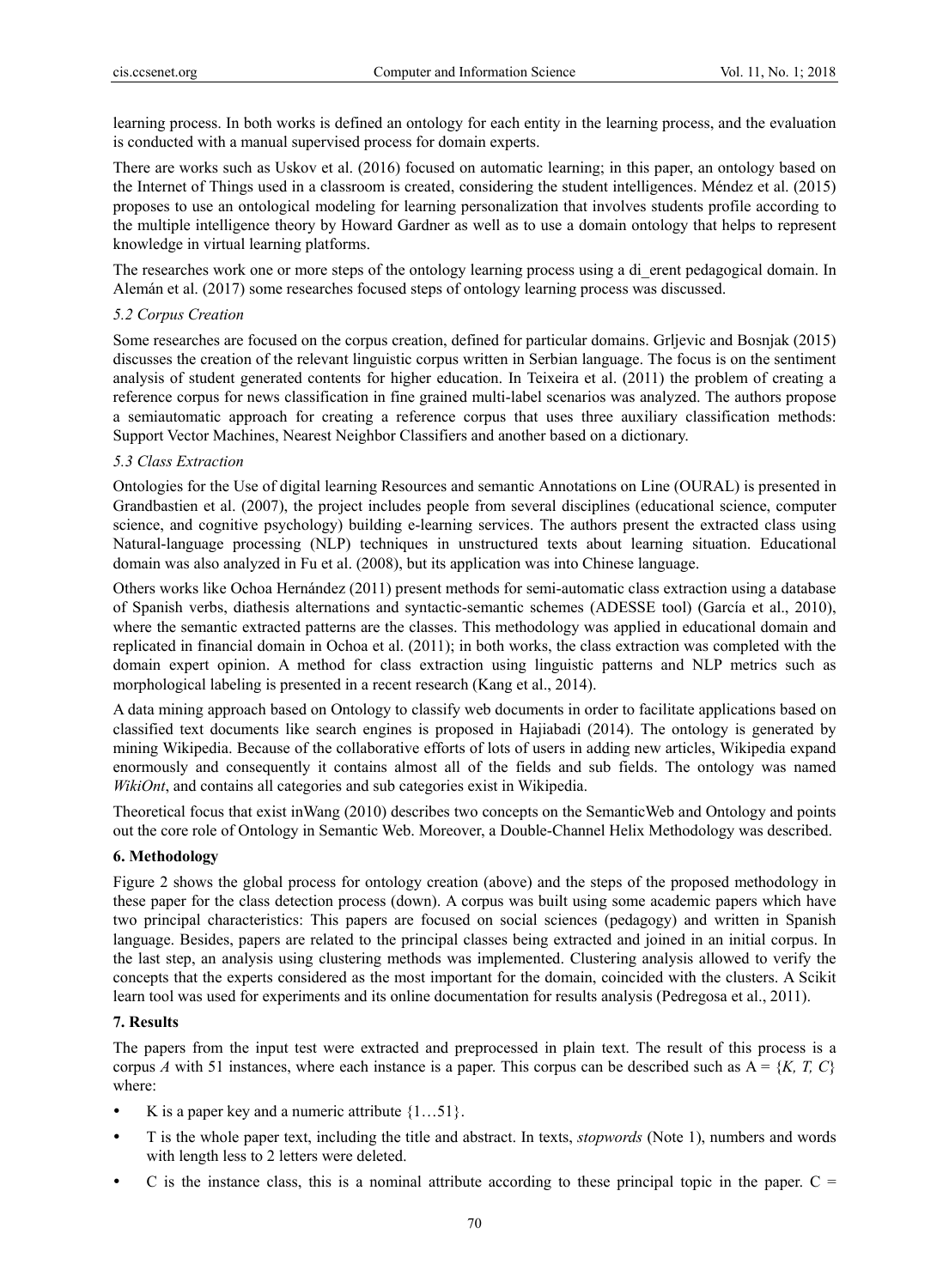{*LearningStyle, IntelligenceType, LearningStrategyg*}. Each paper was manually labeled by domain experts according its title and conclusions; the corpus was balanced, thus exists 17 instances for each class.



Figure 2. Methodology proposed

Appendix A contains the papers included in the corpus, and Table 2 shows the vocabulary frequency in each class, this analysis was carry out after the initial preprocessing.

| Class                  | Words   | Vocabulary |
|------------------------|---------|------------|
| LearningStyle          | 60,551  | 8,587      |
| LearningStrategy       | 68,397  | 10,145     |
| <i>InteligenceType</i> | 56,090  | 9,863      |
| <b>Total</b>           | 185,038 | 18,563     |

*LearningStrategy* class has more vocabulary, but this class contains two subcategories levels, then, the di\_erence between the classes is justified. After the analysis it was concluded that the classes share many words. The final vocabulary corpus contains 18,563 elements.

According to the methodology proposed, a dictionary was built using the principal concepts in each class. First, an initial words list was searched in dictionaries, secondly the concept words and synonyms was added to a dictionary and finally, the *stopwords* were also deleted. The result was a dictionary with 336 words. For example:

- **Initial Word:** Corporal (Type of intelligence)
- **Definition:** la capacidad para utilizar el propio cuerpo para realizar actividades o resolver problemas
- **Synonyms:** morfológico, físico, corpóreo, material
- **Terms Added to Dictionary:** corporal, capacidad, utilizar, propio, cuerpo, realizar, actividades, resolver, problemas, morfológico, físico, corpóreo, material

The cluster methods explained in section 4 were use for the experiments. These cluster were selected because is it possible to determinate the number of clusters as input parameter. In all cases, only this parameter was changed, and the rest of the parameters were established with their default value.

For the experiments, the real corpus classes were represented using numbers 0, 1 and 2 for *LearningStrategy, LearningStyle* and *IntelligenceType* respectively. A word frequency was extracted, as well as, the Term frequency Inverse document frequency (*TF - IDF*) metric (Manning & Schütze, 1999). Besides, two features sets were used: a corpus vocabulary as attributes and the dictionary words as attributes. Table 3 shows the created clusters in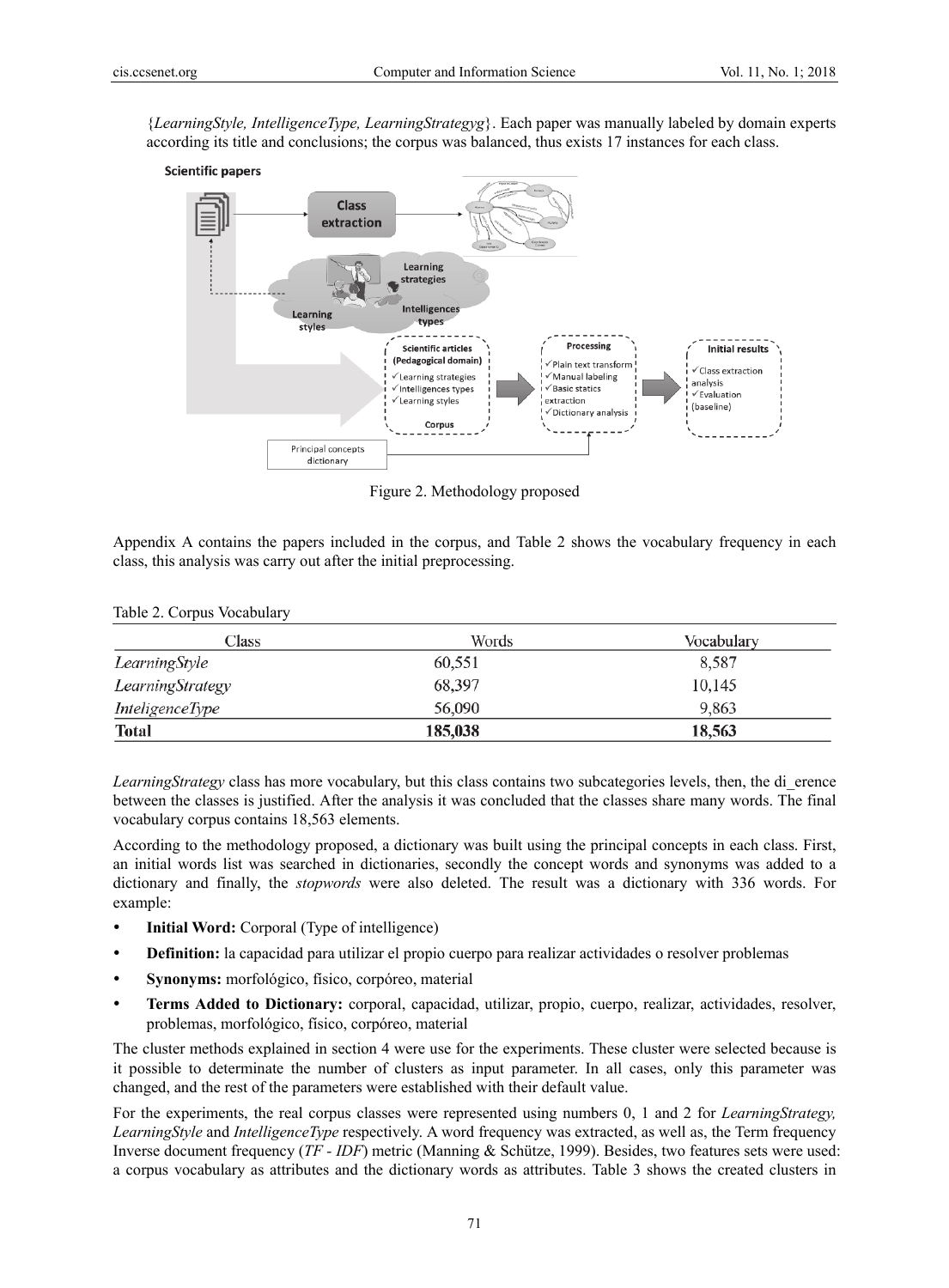each algorithm and the corpus used.

| Corpus     | Algorithm     | Clusters created |  |  |
|------------|---------------|------------------|--|--|
|            | Real          |                  |  |  |
| Dictionary | Agglomerative |                  |  |  |
|            | Birch         |                  |  |  |
|            | K Means       |                  |  |  |
|            | Spectral      |                  |  |  |
| Vocabulary | Agglomerative |                  |  |  |
|            | <b>Birch</b>  |                  |  |  |
|            | K Means       |                  |  |  |
|            | Spectral      |                  |  |  |

Table 3. Clustering creates in each algorithm and corpus

Greater balance is observed when using the dictionary words as features. Since the initial corpus is balanced in its three classes, one would expect the clustering results to be similar. At this point, a smaller number of attributes generates more balanced groups within the corpus. Table 4 shows application results of the metrics described in subsection 4.1.

## Table 4. Clustering metrics

| Cluster                                                                                                                                 | Evaluation metric  | Dictionary                                                                                                                     | Vocabulary |
|-----------------------------------------------------------------------------------------------------------------------------------------|--------------------|--------------------------------------------------------------------------------------------------------------------------------|------------|
|                                                                                                                                         | Fowlkes            | 0.6924                                                                                                                         | 0.5937     |
| Homogeneity<br>Agglomerative<br>Mutual information<br>Rand Index<br>Fowlkes<br>Homogeneity<br>Birch<br>Mutual information<br>Rand Index |                    | 0.5548                                                                                                                         | 0.4014     |
|                                                                                                                                         | 0.5355             | 0.3762                                                                                                                         |            |
|                                                                                                                                         |                    | 0.4861<br>0.9596<br>0.9311<br>0.9284<br>0.9406<br>0.8445<br>0.7774<br>0.7686<br>0.7695<br>0.4193<br>0.0617<br>0.0205<br>0.0066 | 0.3041     |
|                                                                                                                                         |                    |                                                                                                                                | 0.5763     |
|                                                                                                                                         |                    |                                                                                                                                | 0.3597     |
|                                                                                                                                         |                    |                                                                                                                                | 0.3329     |
|                                                                                                                                         | Fowlkes            | 0.2875                                                                                                                         |            |
|                                                                                                                                         |                    |                                                                                                                                | 0.5953     |
|                                                                                                                                         | Homogeneity        |                                                                                                                                | 0.3029     |
|                                                                                                                                         | Mutual information |                                                                                                                                | 0.2746     |
|                                                                                                                                         | Rand Index         |                                                                                                                                | 0.2661     |
|                                                                                                                                         | Fowlkes            |                                                                                                                                | 0.4689     |
|                                                                                                                                         | Homogeneity        |                                                                                                                                | 0.0654     |
|                                                                                                                                         | Mutual information |                                                                                                                                | 0.0231     |
| K Means<br>Spectral<br>Rand Index                                                                                                       |                    |                                                                                                                                | 0.0121     |

The best results in all metrics were obtained using the dictionary as features and the Birch algorithm, mainly considering the Fowlkes metric (96%). The worst results were obtained using the vocabulary as corpus and the Spectral algorithm, achieving in some metrics less than 5%. Figure 3 presents the best and the worst results obtained.

First, the actual labels (center) are represented with three balanced sets. To the left, the results of the Birch algorithm (dictionary) are shown, which are very similar to the actual tags. For example, in the first group only has one instance less than the actual set, and does not contain any extra element. This group corresponds to the LearningStrategy category. Instance 17 is grouped together with the category of LearningStyle along with all that actually belong to it. This can be seen in Table 3, where the row of real labels and the one corresponding to the birch algorithm with the dictionary are very similar, except for item 17 (highlighted in bold). Finally, the category of IntelligenceType (lower right group in the Venn diagram), is the one that is better defined, since this algorithm does not present overlap with the other two categories.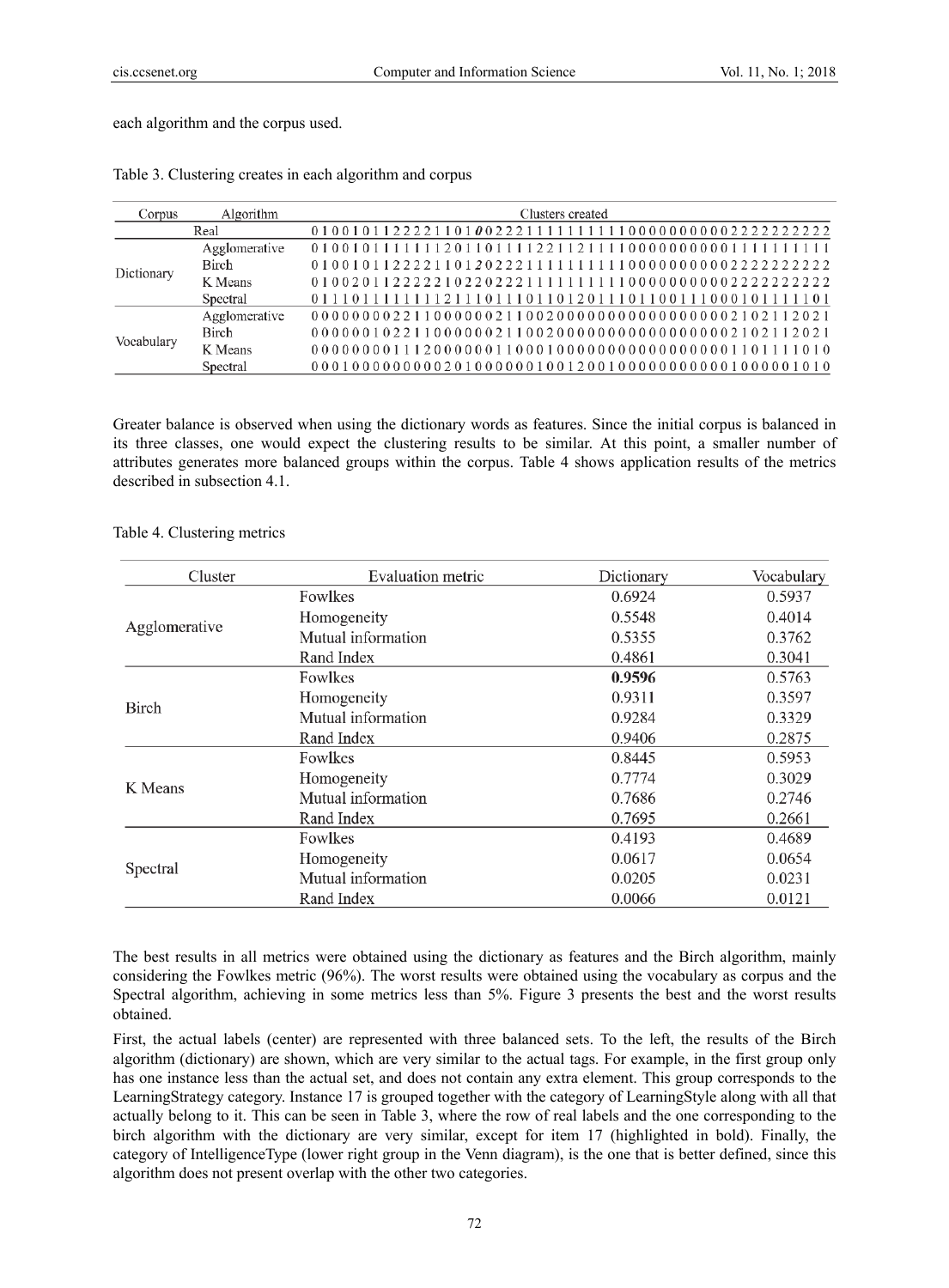

Figure 3. Comparative between real clusters, clusters created by Birch algorithm (dictionary) and clusters created by spectral algorithm (vocabulary). The numbers represents the instances key

Finally, the results obtained with the Spectral algorithm (vocabulary) are shown to the right, where there is an important bias towards a single group, which integrates most of the corpus instances.

With the methodology proposed, a corpus of pedagogical domain labeled manually can be labeled automatically using the Birch clustering algorithm and the dictionary built.

#### **8. Conclusions and Future Work**

In this paper, a proposal for a corpus creation for the pedagogical domain was presented, in addition to the use of a main concepts dictionary enriched with synonyms. This corpus was automatically processed and analyzed using clustering techniques, in order to find similarities between the clusters created by established algorithms and the real classes of the corpus.

This proposed is oriented to Spanish language, according to the work state, there are many researches in pedagogy and other domains, but the most of them are in English language and a few in others languages like Chinese. Also, this research involving three principal class and computational techniques for construction and class detection. This processes usually are reported using a manual approach.

As future work, the first tests for the class detection in the corpus will be carried out in order to start the ontological learning process.

#### **Acknowledgments**

We would like to thank Vicerrectoria of Research and Graduate Studies, Benemérita Universidad Autónoma de Puebla for supporting this work through the project Model of Teaching-Learning Process applying Ontological Engineering.

## **References**

- Alemán, Y., Somodevilla, M., & Vilariño, D. (2017). A proposal for domain ontological learning. *Research in Computing Science, 133*, 63-70.
- Ameen, A., Khan, K. U. R., & Rani, B. P. (2012). Creation of ontology in education domain. In 2012 IEEE Fourth International Conference on Technology for Education, (pp. 237-238).
- Arthur, D., & Vassilvitskii, S. (2007). K-means++: The advantages of careful seeding. In Proceedings of the Eighteenth Annual ACM-SIAM Symposium on Discrete Algorithms, SODA '07, (pp. 1027–1035), Philadelphia, PA, USA. Society for Industrial and Applied Mathematics.
- Bagiampou, M., & Kameas, A. (2012). A use case diagrams ontology that can be used as common reference for software engineering education. In 2012 6th IEEE International Conference Intelligent Systems, (pp. 035– 040).
- Barriga, F., & Hernández, G. (2004). Estrategias docentes para un aprendizaje significativo. Una interpretación constructivista. México: McGraw Hill.
- Bucos, M., Dragulescu, B., & Veltan, M. (2010). Designing a semantic web ontology for e-learning in higher education. In 2010 9th international symposium on electronics and telecommunications (ISETC), (pp. 415–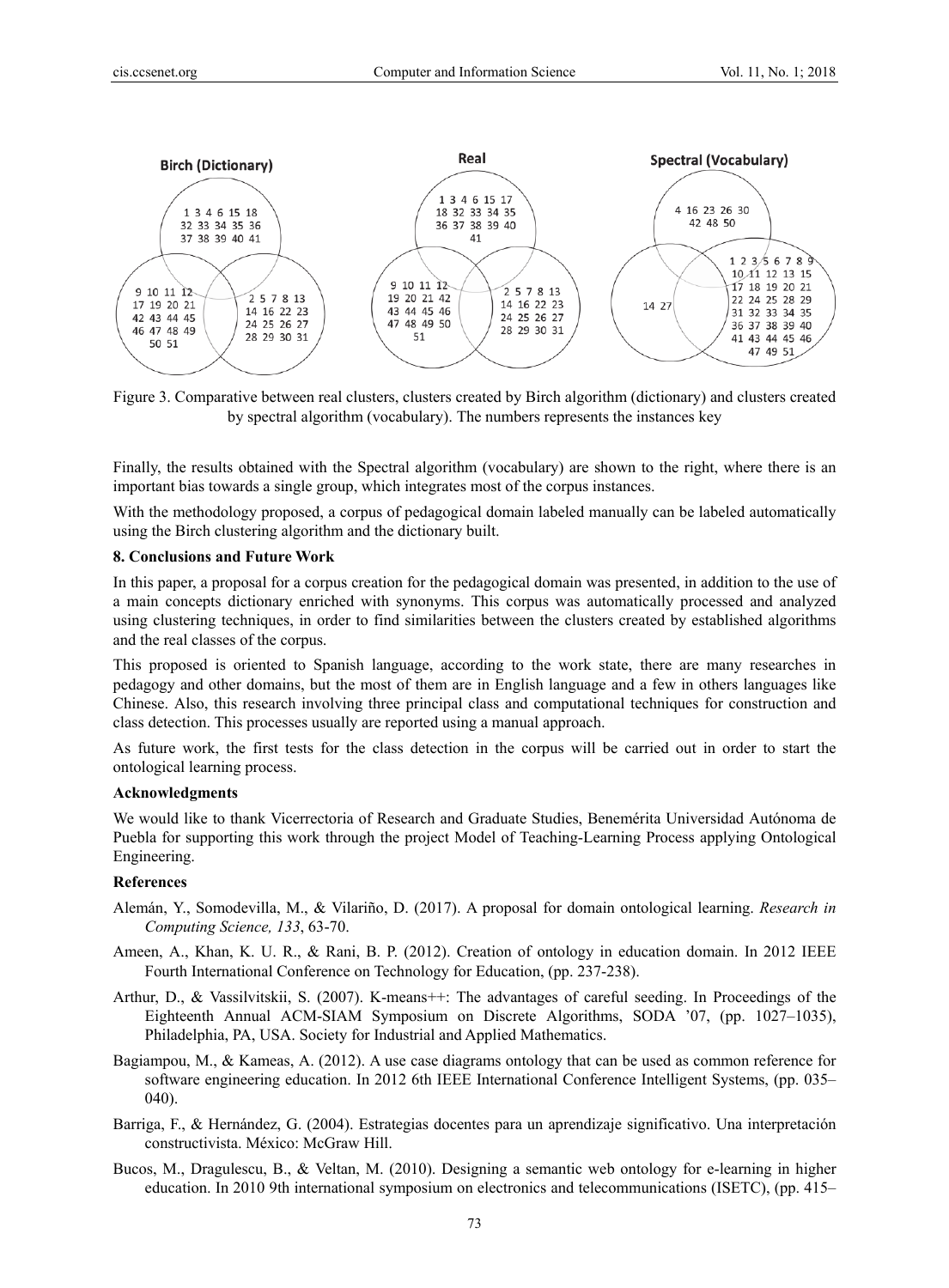418). IEEE.

- Celjuska, D., & Vargas-Vera, D. M. (2004). Semi-automatic population of ontologies from text. In In: Workshop on Data Analysis WDA-2004.
- Cimiano, P. (2006). Ontology Learning and Population from Text: Algorithms, Evaluation and Applications. Secaucus, NJ, USA: Springer-Verlag New York, Inc. Conference on Multimedia Technology, (pp. 1–4).
- Dai, X., & Li, X. (2010). Study of learning source ontology modeling in remote education. In 2010 International
- Du, L., Zheng, G., You, B., Bai, L., & Zhang, X. (2012). Research of online education ontology model. In 2012 Fourth International Conference on Computational and Information Sciences, (pp. 780–783).
- El-Ansari, A., Beni-Hssane, A., & Saadi, M. (2016). A Multiple Ontologies Based System for Answering Natural Language Questions, (pp. 177–186). Cham: Springer International Publishing.
- Faria, C., & Girardi, R. (2014). A domain-independent process for automatic ontology population from text. *Science of Computer Programming, 95*, Part 1, 26-43. Special Issue on Systems Development by Means of Semantic Technologies.
- Fu, J., Jia, K., & Xu, J. (2008). Domain ontology learning for question answering system in network education. In 2008 The 9th International Conference for Young Computer Scientists, (pp. 2647-2652).
- García, J., Vaamonde, G., & Domínguez, F. G. (2010). Adesse, a database with syntactic and semantic annotation of a corpus of Spanish. In Chair), N. C. C., Choukri, K., Maegaard, B., Mariani, J., Odijk, J., Piperidis, S., Rosner, M., & Tapias, D. (Eds.), Proceedings of the Seventh International Conference on Language Resources and Evaluation (LREC'10), Valletta, Malta. European Language Resources Association (ELRA).
- Gardner, H. (2001). Estructuras de la Mente.
- González, M., & Valle, A. (2011). Estrategias docentes para un aprendizaje significativo. Una interpretación constructivista. Pamplona: EUNSA.
- Grandbastien, M., Azouaou, F., Desmoulins, C., Faerber, R., Leclet, D., & Quenu-Joiron, C. (2007). Sharing an ontology in education: Lessons learnt from the oural project. In Seventh IEEE International Conference on Advanced Learning Technologies (ICALT 2007), (pp. 694–698).
- Grljevic, O., & Bosnjak, Z. (2015). Development of Serbian higher education corpus. In 2015 16th IEEE International Symposium on Computational Intelligence and Informatics (CINTI), (pp. 177–181).
- Guarino, N., Masolo, C., & Vetere, G. (1999). Ontoseek: content-based access to the web. *IEEE Intelligent Systems and their Applications, 1*4(3), 70–80.
- Hajiabadi, H. (2014). Ontology based data mining approach on web documents. *Computer and Information Science, 7*(4), 123.
- Han, J. (2005). Data Mining: Concepts and Techniques. San Francisco, CA, USA: Morgan Kaufmann Publishers Inc.
- Hssina, B., Bouikhalene, B., & Merbouha, A. (2017). An ontology to assess the performances of learners in an e-learning platform based on semantic web technology: Moodle case study. In Europe and MENA Cooperation Advances in Information and Communication Technologies (pp. 103–112). Springer.
- Hu, J., Li, Z., & Xu, B. (2016). An approach of ontology based knowledge base construction for Chinese K12 education. In 2016 First International Conference on Multimedia and Image Processing (ICMIP) (pp. 83– 88).
- Kang, Y. B., Haghighi, P. D., & Burstein, F. (2014). Cfinder: An intelligent key concept finder from text for ontology development. *Expert Systems with Applications, 41*(9), 4494-4504.
- Kolb, D. (1976). Learning style inventory. Boston USA: MA: Hay Group, Hay Resources Direct.
- Luxburg, U. (2007). A tutorial on spectral clustering. *Statistics and Computing, 17*(4), 395-416.
- Manning, C. D. & Schütze, H. (1999). Foundations of statistical natural language processing. Cambridge, MA, USA: MIT Press.
- Méndez, N. D. D., Carranza, D. A. O., & Ocampo, M. G. (2015). Representación ontológica de perfiles de estudiantes para la personalización del aprendizaje. *Revista Educación en Ingeniería, 10*(19), 105-115.

Ochoa Hernández, J. L. (2011). Desarrollo de una metodología para la construcción automática de ontologías en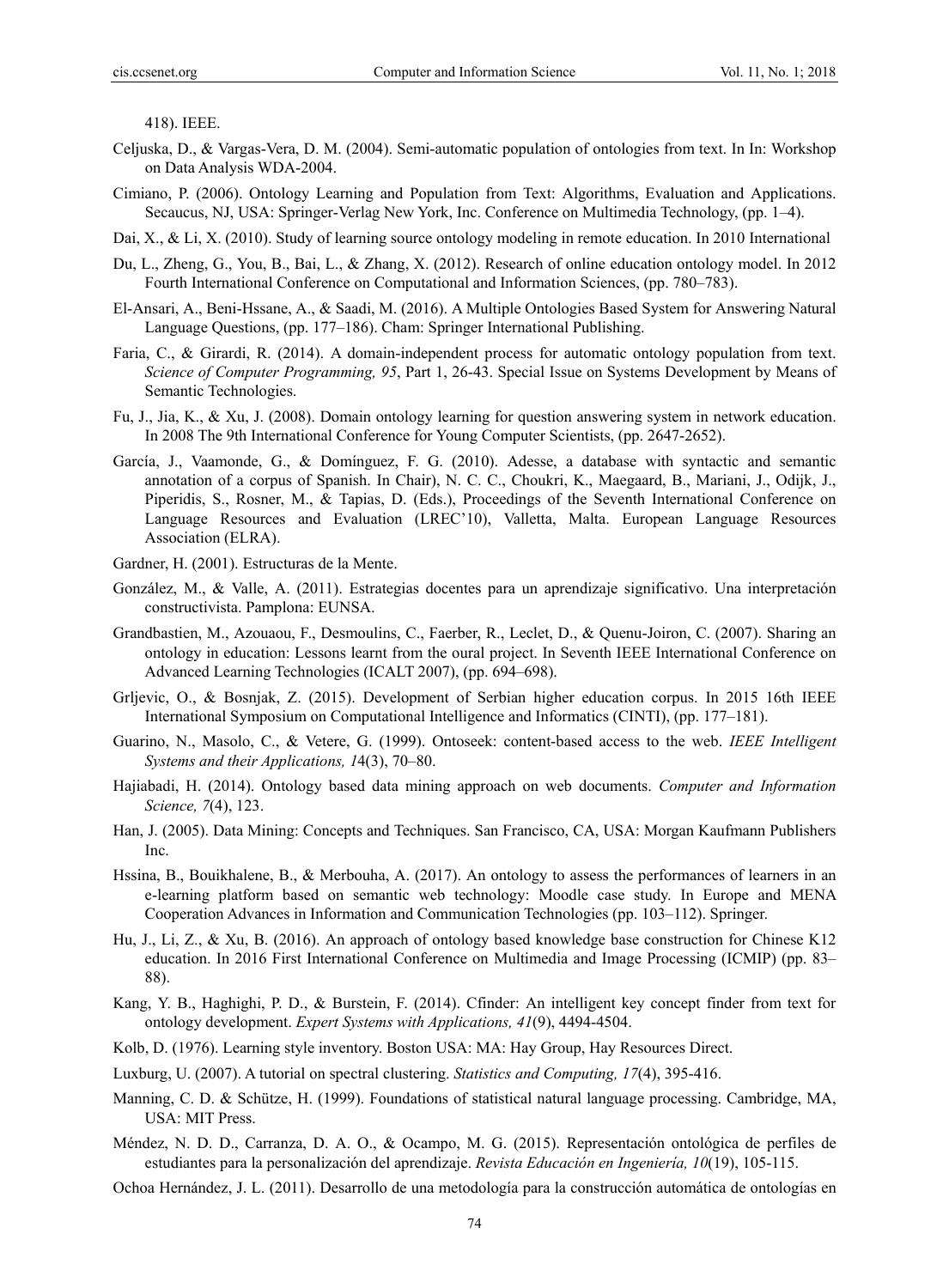español a partir de texto libre. PhD thesis, Departamento de Ingeniería de la información y las comunicaciones. Universidad de Murcia.

- Ochoa, J. L., Hernández-Alcaraz, M. L., Almela, A., & Valencia-García, R. (2011). Learning semantic relations from Spanish natural language documents in the financial domain. In Proceedings of the 3rd International Conference on Computer Modeling and Simulation, held at Mumbai, India. Chengdu: Institute of Electrical and Electronics Engineers, Inc, (pp. 104–108).
- Olivos, P., Santos, A., Martín, S., Cañas, M., Gómez, E., & Maya, Y. (2016). The relationship between learning styles and motivation to transfer of learning in a vocational training programme. *Suma Psicológica, 23*(1), 25-32.
- Pedregosa, F., Varoquaux, G., Gramfort, A., Michel, V., Thirion, B., Grisel, O., Blondel, M., Prettenhofer, P., Weiss, R., Dubourg, V., Vanderplas, J., Passos, A., Cournapeau, D., Brucher, M., Perrot, M., & Duchesnay, E. (2011). Scikit-learn: Machine learning in Python. *Journal of Machine Learning Research, 12*, 2825-2830.
- Teixeira, J., Sarmento, L., & Oliveira, E. (2011). Semi-automatic creation of a reference news corpus for fine-grained multi-label scenarios. In 6th Iberian Conference on Information Systems and Technologies (CISTI 2011), (pp. 1–7).
- Uskov, V., Pandey, A., Bakken, J. P., & Margapuri, V. S. (2016). Smart engineering education: The ontology of internetof-things applications. In 2016 IEEE Global Engineering Education Conference (EDUCON), (pp. 476–481).
- Wang, G. (2010). Methodology research of ontology building in semantic web. *Computer and Information Science, 3*(4), 236.
- Wong, W., Liu, W., & Bennamoun, M. (2011). Ontology learning from text: A look back and into the future, *44*, 1-36.
- Wu, H. (2008). Research of internet education system based on ontology. In 2008 *Fifth International Conference on Fuzzy Systems and Knowledge Discovery*, 4. (pp. 602-605).
- Zhang, T., Ramakrishnan, R., & Livny, M. (1996). Birch: an e\_cient data clustering method for very large databases. In *In Proc. of the ACM SIGMOD Intl. Conference on Management of Data SIGMOD,* (pp. 103-114).
- Zhu, F., & Yao, N. (2009). Ontology-based learning activity sequencing in personalized education system. In 2009 International Conference on Information Technology and Computer Science, volume 1, (pp. 285–288). IEEE.
- Zhu, F., Fok, A. W. P., Ip, H. H. S., & Cao, J. (2008). Engonto: Integrated multiple English learning ontology forpersonalized education. In 2008 International Conference on Computer Science and Software Engineering, volume 5, (pp. 210–213). IEEE.

## **Appendix A**

## **Papers of initial corpus**

1. Macías, María (2002). Las múltiples inteligencias. Psicología desde el Caribe.

2. López, Consuelo (2003). Evaluación de los estilos de aprendizaje en estudiantes de enfermería mediante el cuestionario CHAEA. Enfermería global: Revista electrónica semestral de enfermería.

3. Vargas, Ana (2004). Antes y después de las inteligencias múltiples. Revista electrónica Educare.

4. Guzman, Belkys (2005). Las inteligencias múltiples en el aula de clases. Revista de investigación.

5. García, Hécmy (2007). Variables académicas y estilos de aprendizaje en estudiantes del ciclo de iniciación universitaria. Revista de educación.

6. Enríquez, Álvaro (2007). Estrategias de aprendizaje para la empleabilidad en el mercado del trabajo de profesionales recién egresados. Universitas Psychologica.

7. Santiago, Álvaro (2007). Estrategias y enseñanza-aprendizaje de la lectura. Folios.

8. García, José (2008). Análisis de datos obtenidos a través del cuestionario CHAEA en línea de la página web www.estilosdeaprendizaje.es. Revista de estilos de aprendizaje.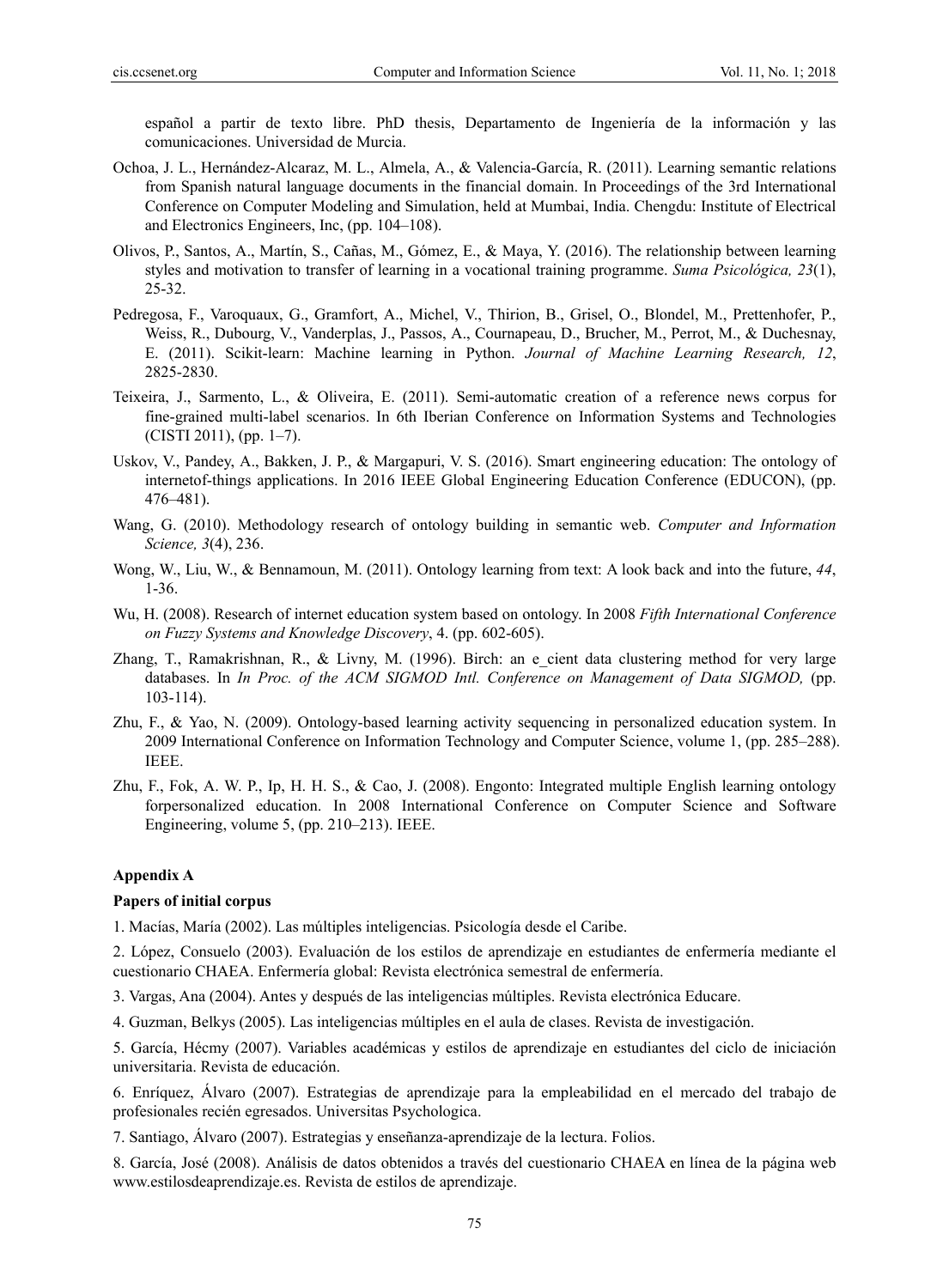9. Lamas, Héctor (2008). Aprendizaje autorregulado, motivación y rendimiento académico. Liberabit.

10. Paniagua, Liziano (2008). La teoría de las inteligencias múltiples en la práctica docente en educación preescolar. Revista Electrónica Educare.

11. Herrera, Lucía (2009). Estrategias de aprendizaje en estudiantes universitarios. Un aporte a la construcción del Espacio Europeo de Educación Superior. Educación y Educadores.

12. Klimenko, Olena (2009). Aprender cómo aprendo: la enseñanza de estrategias metacognitivas. Educación y Educadores.

13. Esguerra, Gustavo (2010). Estilos de aprendizaje y rendimiento académico en estudiantes de Psicología. Diversitas: Perspectivas en Psicología.

14. Juárez, Jaqueline (2010). Inteligencias Múltiples: Una innovación pedagógica para potenciar el proceso enseñanza aprendizaje. Investigación y Posgrado.

15. Escurra, Luis (2011). Análisis psicométrico del Cuestionario de Honey y Alonso de Estilos de Aprendizaje (Chaea) con los modelos de la Teoría Clásica de los Tests y de Rasch. Persona: Revista de la Facultad de Psicología.

16. Villamizar, Gustavo (2011). Estilos de aprendizaje y rendimiento académico en estudiantes de ingeniería civil. Informes Psicológicos.

17. Juárez, Carlos (2012). El cuestionario de estilos de aprendizaje CHAEA y la escala de estrategias de aprendizaje acra como herramienta potencial para la tutoría académica. Revista de estilos de aprendizaje.

18. Morales, Alejandra (2012). Estilos de aprendizaje en estudiantes universitarios de ingeniería en computación e informática administrativa. Revista de estilos de aprendizaje.

19. Valencia, Nilson (2012). Procesos cognitivos y metacognitivos en la solución de problemas de movimiento de figuras en el plano a través de ambientes computacionales. Tecné, Episteme y Didaxis: TED.

20. Inciarte, Nerylena (2012). Inteligencias múltiples en la formación de investigadores. Multiciencias.

21. Freiberg, Agustín (2013). Cuestionario Honey-Alonso de estilos de aprendizaje: Análisis de sus propiedades Psicométricas en Estudiantes Universitarios. SUMMA psicolÓgica UST.

22. Muñetón, Bahamón (2013). Estilos y estrategias de aprendizaje relacionadas con el logro académico en estudiantes universitarios. Pensamiento Psicológico.

23. Mayora, Isamar (2013). Estrategias Metacognitivas aplicadas en la comprensión de la lectura por estudiantes de Inglés I. Caso Vice. Revista de Investigación.

24. Cala, Ramón (2014). Determinación de los estilos de aprendizaje de estudiantes de 1er curso de ing. industrial y electrónica de la universidad técnica del norte. Ibarra. Ecuador. Revista de estilos de aprendizaje.

25. Juarez, Carlos (2014). Propiedades psicométricas del cuestionario Honey - Alonso de estilos de aprendizaje (CHAEA) en una muestra mexicana. Revista de estilos de aprendizaje.

26. López, Adriana (2014). Estilos de aprendizaje y su transformación a los largo de la trayectoria escolar. Esseñanza e Investigación en Psicología.

27. Salas, Jorge (2014). Estilos de aprendizaje en estudiantes de la Escuela de ciencias del Movimiento Humano y Calidad de Vida, Universidad Nacional. Costa Rica. Revista Electrónica Educare.

28. Sotillo, Juan (2014). El cuestionario CHAEA-junior o cómo diagnosticar el estilo de aprendizaje en alumnos de primaria y secundaria. Revista de estilos de aprendizaje.

29. Campos, Karolina (2014). Actividades de aprendizaje y TIC: Usos entre docentes de la Educación General Básica costarricense. Aproximación diagnóstica. Revista Electrónica Educare.

30. Carrillo, Maria (2014). La teoria de las inteligencias multiples en la enseñanza de las lenguas. Contextos educativos.

31. García, María (2015). Estrategias utilizadas por estudiantes universitarios en el aprendizaje de la lengua extranjera según el género y nivel de competencia. Docencia e Investigación.

32. Sánchez, Iván (2015). Estrategias cognitivas de aprendizaje significativo en estudiantes de tres titulaciones de Ingeniería Civil de la Universidad del Bío-Bío. Paradígma.

33. Vázquez, Ana (2015). La metacognición: Una herramienta para promover un ambiente áulico inclusivo para